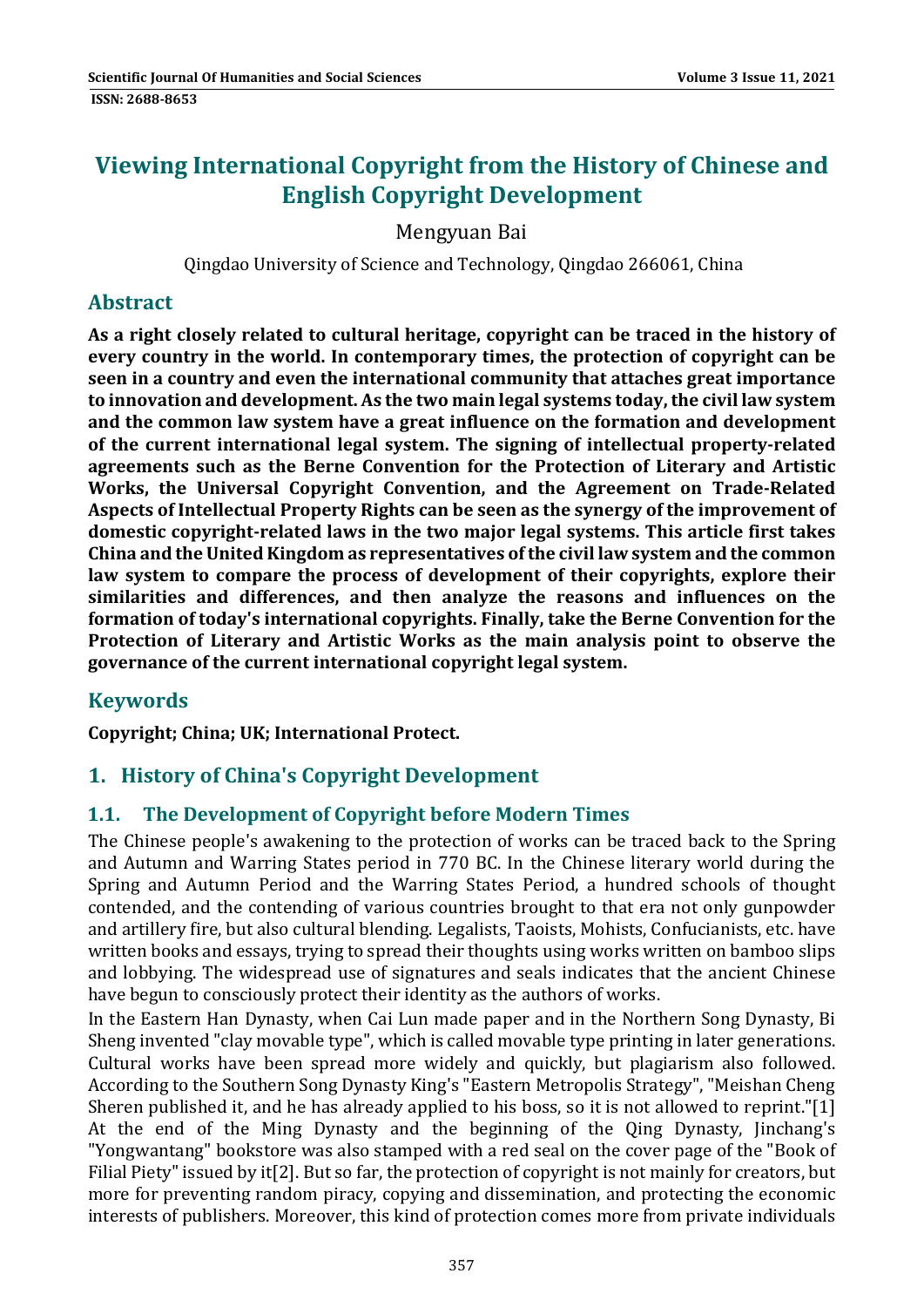or non-governmental organizations. The specific official documents issued by the government and the announcement of related laws and regulations must start from the reform of the legal system in the late Qing Dynasty after the Opium War.

## **1.2. China's Copyright Law Since Modern Times**

After the Opium War in 1840, the nature of Chinese society gradually became a semi-colonial and semi-feudal society, but its feudal laws still maintained the form of the Chinese system that has been passed down for thousands of years. In order to solve the internal and external troubles, the rulers of the Qing Dynasty believed that "[3]the laws and regulations will not be changed, and the habits will not be broken; if they want to cheer up, they must be discussed and changed", and began to modify and reform the original legal system.

Based on the Berne Convention for the Protection of Literary and Artistic Works, China's copyright system began to gradually integrate with the international copyright legal system. The Qing Dynasty Copyright Law promulgated and implemented on January 1, 1910 was the first copyright law in Chinese history. This law has made more detailed descriptions of the definition of copyright, the scope of the copyright, the term of copyright, the "Cheng bao" specification (registration) of the copyright, the scope of copyright and the punishment system for violation of the law, etc. Regulation[4]. Since the Qing government declared its collapse in the next year after the law was promulgated, this law is still only a law on paper and has not played a major practical role. However, as the first copyright law in Chinese history, it had a greater impact on the copyright laws of the Beiyang government and the Guomindang government, and even the embryonic form of contemporary Chinese copyright law can be seen. In the "Copyright Law" promulgated by the Beiyang government in 1915, its content is very similar to the "Copyright Law of the Qing Dynasty". Compared with these two laws, the new "Copyright Law" promulgated in 1928 and revised in 1949 during the rule of the Kuomintang government not only expanded the scope of protection of the law, but also carried out the content of copyright more detailedly. The most important feature of this law is that it provides for the first time the protection of foreigners' copyrights. "Foreigners who have works exclusively for Chinese use must be submitted for registration in accordance with this law." People, to the extent that their own country recognizes that the Chinese people can enjoy copyright in that country" $[5]$ .

For a period of time after the founding of New China, the protection of copyright only remained at the level of payment of author's remuneration. For example, the "People's Publishing House Publishing Contract" stipulated by the People's Publishing House in the 1950s, the Ministry of Culture's "Notice on Correctly Implementing the Author's Remuneration System and Properly Mastering Author's Remuneration Standards" in 1961, and the "News and Publishing House" issued by the National Publishing Bureau in 1977. Trial Measures for Author's Remuneration and Subsidy, etc.<sup>[6]</sup>

Until April 12, 1986, the "General Principles of the Civil Law of the People's Republic of China" was revised and adopted by the Fourth Session of the Sixth National People's Congress and came into force on January 1, 1987. Article 94 of the law "Citizens, Legal persons enjoy copyright (copyright), and have the rights to sign, publish, publish, and receive remuneration in accordance with the law", which indicates that China's copyright development has entered a new stage. On September 7, 1990, the 15th meeting of the Standing Committee of the Seventh National People's Congress passed the "Copyright Law of the People's Republic of China" and implemented it on June 1, 1991. This is the first comprehensive report since the founding of New China. And the systematic regulation of copyright laws is also the beginning of China's modern copyright protection.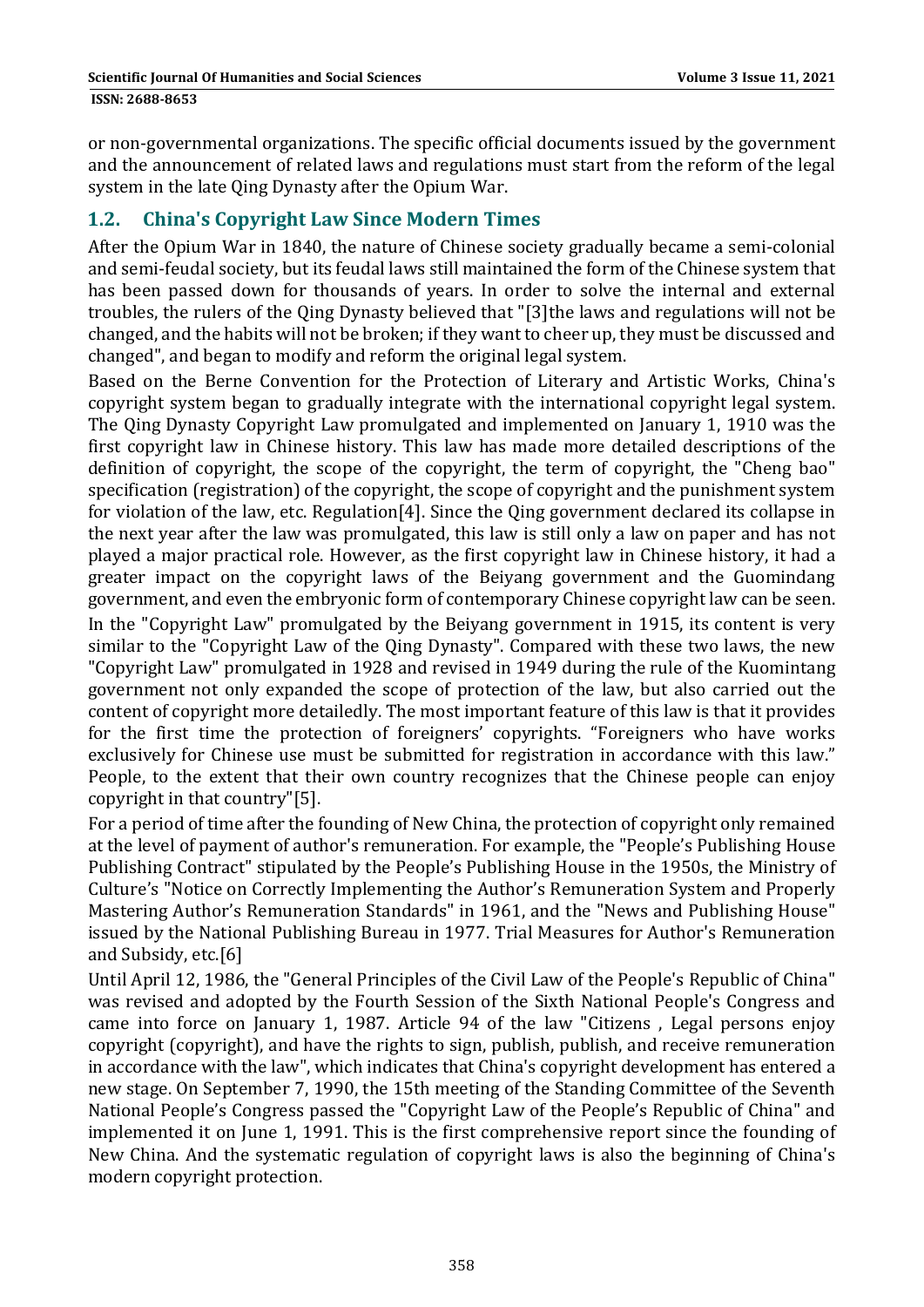# **2. History of Copyright Development in the UK**

#### **2.1. Star Court Act**

The Star Court was a royal publishing court directly under the Queen, formed by the reorganization of the Judicial Committee of the Privy Council by Elizabeth I in 1570. It was used to strengthen feudal rule and supervise the news and communication industry at that time. The special decree issued by the Star Court is the "Star Court Act". As the first law regulating the publishing industry in British history, it strictly controls publishing activities. From the strict control of the import and export of publications to the registration of the Royal Publishing Company for printed materials, to the Royal Chartered Publishing Company's monitoring of illegal publications and the right to arrest suspects, the British Royal Family regards the publishing house as a private institution of the Royal Family, so as to achieve national publishing control. The decree lasted until 1640 and severely hindered the development of press freedom in Britain's emerging bourgeoisie. As Milton expressed in "On the Freedom of Press", "The power to decide what should be published and what to prohibit publication should not be placed in the hands of a few censors who inspect books, but should be decided by the author or the publisher himself."[7]

#### **2.2. "Anna Act"**

The Anna Act, also known as the "Act for Encouraging Intellectual Creation to Grant Authors and Purchasers the Right to a Certain Period of Printed Books", was the first copyright law in the world passed by the British Parliament in 1709. Although the law is a copyright law, its function is not basically to protect the moral rights of creators, but to safeguard the economic interests of all parties. According to the law, the author has the exclusive right to reprint a book that has been published at that time for a period of 21 years from the date of promulgation of the law. For works that have not yet been published at that time, the copyright protection period is 14 years. Death can be postponed for 14 years.[8]

When movable type printing was introduced to the United Kingdom, works were published and printed in large numbers, which greatly affected the interests of publishers, causing publishers and publishers to demand the British royal family to enact laws to protect their publishing rights. As the British philosopher John Locke wrote in his "On Government", "Labor distinguishes them from public things. Labor adds something to the work done by nature, the mother of all things. , So that the two of them become his private rights", "My labor has taken them out of the common state (natural state) they were in, and confirmed my property rights over them." Locke's statement of "rights obtained through labor" has made people pay attention to the rights of publishers while also beginning to realize that the interests of publishers come from the reproduction and distribution of works, so the rights of the creator as the source of the work are Shouldn't be ignored, the "Anna Act " was born. The emphasis on the existence of creators in copyright protection is a major step forward in the history of the development of copyright law in the " Anna Act ". The law states in the preamble that "the main purpose of the legislation is to prevent printers from printing, reprinting or publishing the author's work without the author's consent, so as to encourage knowledgeable and knowledgeable people to create works that are beneficial to society."

Compared with Elizabeth I's Star Court decree, the " Anna Act" abolished the royal licensing system and recognized for the first time that the author is the subject of copyright protection and protected the rights and interests of the author. Although this protection is not yet mature, But it had a significant impact on the subsequent copyright legislation of various countries in the world.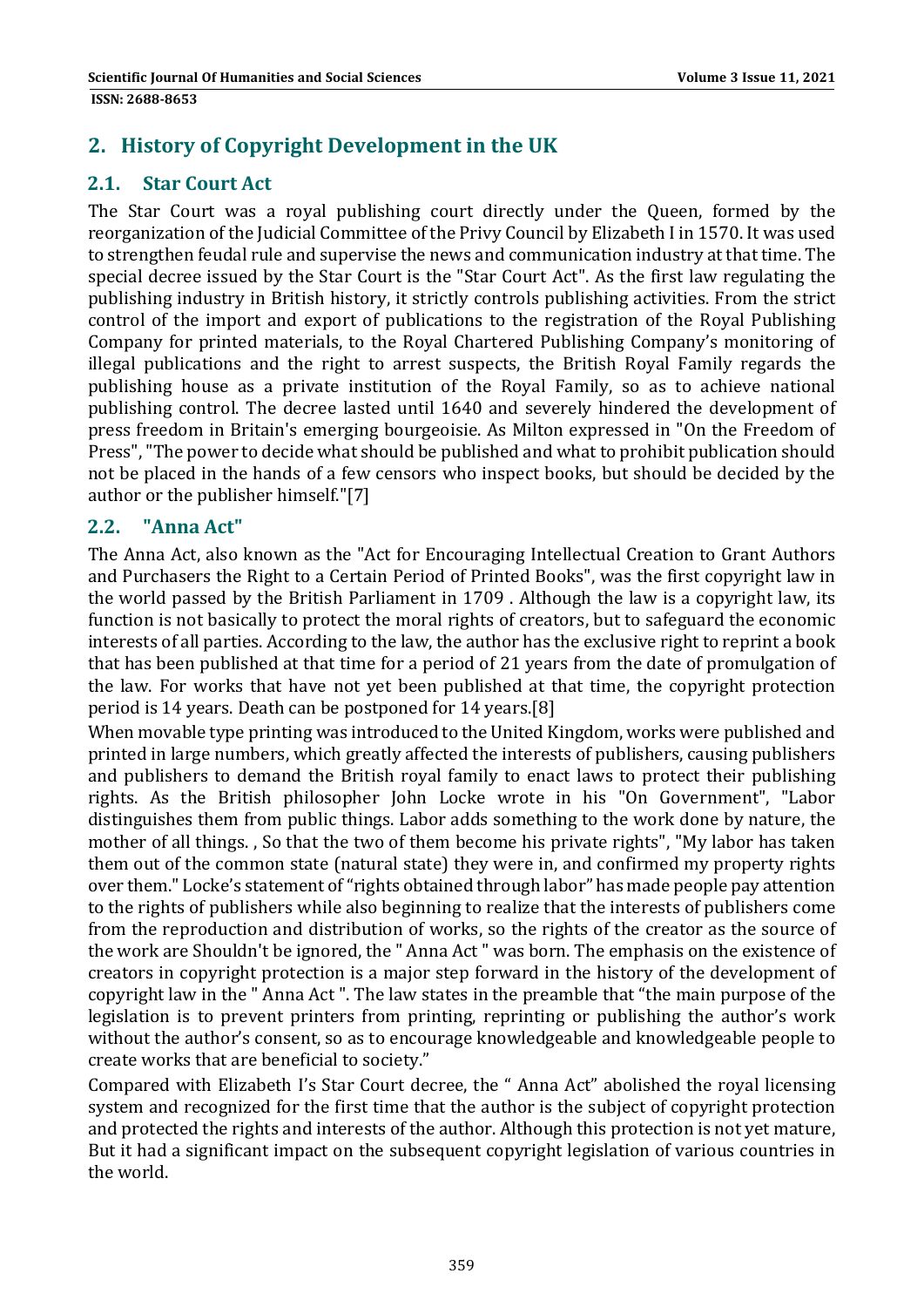## **2.3. The Current Copyright Laws in the UK**

The current copyright law in the UK is the revised "Copyright, Designs and Patents Act 1988". This law is a law that is in line with modern international copyright. The law provides detailed explanations and regulations on copyright-related concepts from many aspects. The law stipulates that the objects of copyright include literary, dramatic and musical works, data, artistic works, sound recordings, movies, broadcasts, cable programs, publications, etc. For the specific rights included in copyright, the permitted use of copyright, the scope of infringement, behaviors that are manifested as infringement but the law does not infringe copyright, infringement remedies, and the acquisition and scope of copyright protection have also been clearly stipulated. For example, Chapter 3 of the Copyright Law stipulates, "The provisions of this chapter clarify the acts that can be performed on copyrighted works despite the existence of copyright; this chapter provides for acts that do not infringe copyright, or acts that may not infringe copyright, and do not make special mention of copyrighted works. It is stated that this behavior does not infringe the description of the copyright of anyone's work."[9] At the same time, in order to prevent arbitrary expansion and reduction of interpretation, a precise scope is also given for questions such as "who can be considered the author or director".

In addition, British copyright law also has concepts such as The Copyright Tribunal supported by the Ministry of Finance, Crown and Parliamentary copyright.

# **3. Comparison between China and Britain**

In the history of copyright development in China and the United Kingdom, the source is not the legal protection of creators of works, but in the process of dissemination of works. The economic benefits obtained in the process of selling a large number of copies of works require national legislation to protect their rights. Although movable type printing was introduced to the UK from China, it seems that the UK legislation is more active regarding the rights of copyright holders, more precisely, the moral rights of copyright holders. But in any case, the development of copyright depends on the progress of people's cultural awareness, and the progress of people's cultural awareness depends on the level of economic and political development of a region and a country's society. The actual situation and development needs to protect intellectual property is the most appropriate.

Today, although there are more or less differences in the definition and protection of copyright between the two countries, this does not affect the cultural fusion between the two countries under copyright conflicts. For example, in the case of the appellant Entertainment One UK Ltd., Eisley Baker Davis Ltd. and the appellee Wei Xiaohao's copyright ownership and infringement disputes[10], China and the UK, which are both members of the Berne Convention for the Protection of Literary and Artistic Works, The United Kingdom, in terms of resolving this specific case, can still reach a settlement in accordance with the provisions of the Convention.

Regarding the future, as Yu Cike, Director of the Copyright Management Department of the National Copyright Administration of China, said, "The world is currently in a new era of rapid development and changes, which poses new problems and new challenges to copyright and the environment on which copyright depends. And relevant copyright organizations have to face it, and countries should also face it and solve it together. This requires us to jointly study and improve copyright legal systems and copyright enforcement measures. Facing new problems and challenges in the digital environment, Both China and Britain not only need to seek new conceptual breakthroughs and new institutional designs on the basis of the copyright system, but also have the confidence to build a dynamic copyright interest balance mechanism in the digital environment to welcome a new era of copyright." $[11]$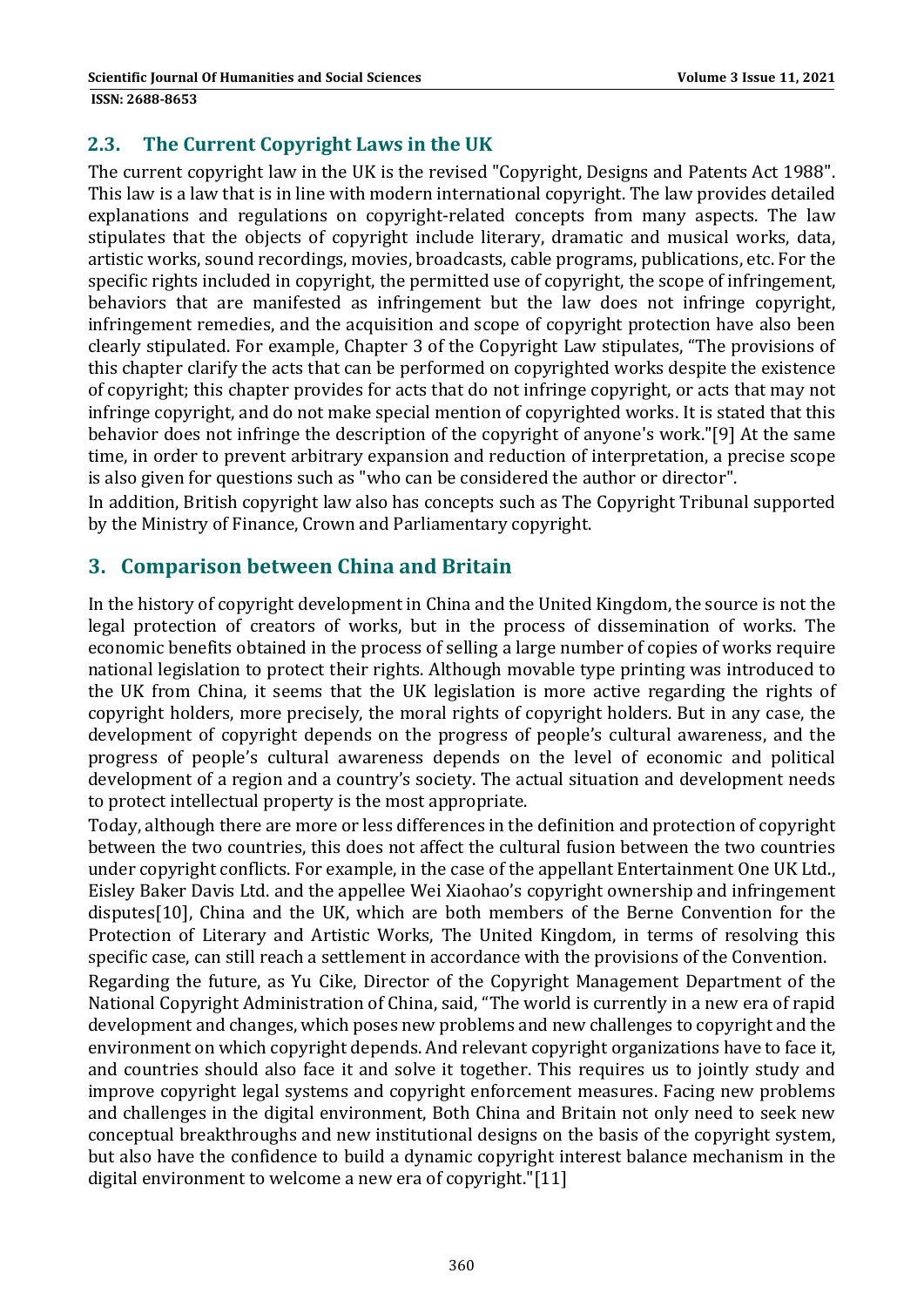## **4. Berne Convention**

If the "Bern Convention" is regarded as the basis of China's modern copyright law, then the British copyright law is one of the promoters of the formation of the "Bern Convention".

In the 19th century, many great writers and artists emerged in Western Europe. A large number of well-known works created by them were spread all over the world. In view of the different nationalities of the authors or works, these Western European countries also began to pay attention to the copyright in different countries accordingly. International protection.

In 1878, Hugo hosted an important literary conference in Paris and established an international literary and artistic association. In 1883, the association handed over a draft of an international convention that had been discussed many times to the Swiss government. The Swiss government adopted it at the Third Congress held in Bern on September 9, 1886, and named it the Berne Convention for the Protection of Literary and Artistic Works. The birth of the Berne Convention marked the initial formation of the international copyright protection system.

The Berne Convention was supplemented and revised five times in the following years. The longest pause between the two revisions was in the 20 years between the Rome (1928) and Brussels (1948) Acts.[12] At the time of World War II, the chaotic international situation caused a stagnation in the pace of cultural advancement. Half a century after the Paris Act of 1971, the amendment of Berne's substantive provisions required unanimous vote, which effectively gave each member the right to veto, and as the number of members increased, the amendment became more difficult.

The current version of the Berne Convention includes four basic principles, namely, the principle of national treatment, the principle of automatic protection, the principle of independent protection, and the principle of minimum protection. The principle of national treatment refers to the "authors of citizens of any member country, whose works shall be protected regardless of whether they are published or not" in the alliance. In the 1948 amendment, the scope of application of "national treatment" was further expanded, adding the Authors who are citizens of any member of the Union and whose works are published for the first time in a member of the Union or simultaneously published in a member of the Union and a member of a non-member of the Union shall be protected." Authors who are citizens of a member country but have a permanent residence in a member country shall be treated the same as authors who are citizens of that country when applying this Convention". The so-called principle of automatic protection means that "the enjoyment and exercise of such rights do not require any formalities, and regardless of whether there are relevant protection regulations in the country of origin of the work." The principle of independent protection refers to the provisions of the first paragraph of Article 5 of the Convention, "The author of a work protected under this Convention, in all member states of the Union except for the origin of the work, enjoys the work currently or will be granted by the laws of that country. The rights of its nationals, as well as the rights specifically granted by this Convention". At the same time, this provision also embodies the principle of minimum protection limit to a certain extent. That is to say, the Berne Convention requires that the protection of copyright by member states must meet the minimum standards stipulated in the Convention, that is, the rights of the authors specified in the Convention On the basis of the sub-minimum standard, each country can protect the subject matter of copyright in accordance with its own laws.

Sam Ricketson wrote in 1992, "When faced with the problems brought about by technological progress, the old and mature regimes are now clearly beginning to show increasing pressure". He saw a lesson in a warning biblical parable: "People should not put new wine in old bottles, otherwise the bottle will break, the wine will run out, and the bottle will also break; but they put new wine in a new bottle, Both are preserved." This story references the practice of storing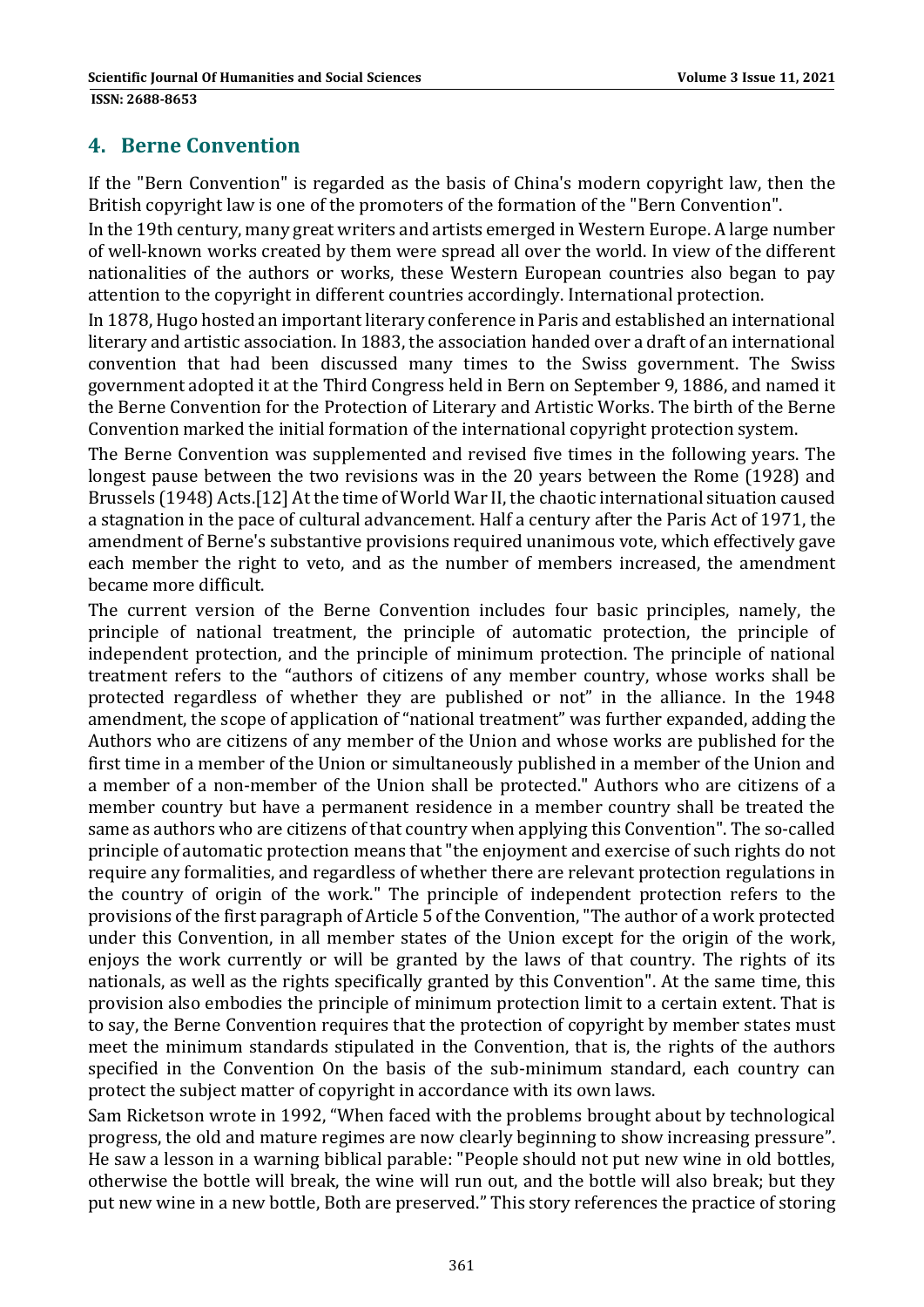wine in animal skins, which dry out with age. As the fermented wine releases gas, those old skins can no longer expand—unfortunate explosions ensued.[13]

At this point, we can conclude that, in a sense, the Berne Convention is a product of more than a hundred years ago, even after several revisions to remove the decayed shell to adapt to new changes and challenges, it still hasn't lasted for a long time. Mi Xin. We might want to abandon the Berne Convention altogether. However, this choice will obviously not be accepted, because it not only means that domestic works will lose some degree of international protection, but at the same time, given that part of the content is other conventions For example, the special provisions of the "Universal Copyright Convention" are applicable to the former Berne countries. Therefore, the invalidation of the "Bernese Convention" may lead to the collapse of the international copyright system.

# **5. International Copyright Legal System**

The two pillars of the copyright protection system in the world today are the Berne Convention and the Universal Copyright Convention. In addition, the main ones are TRIPS (Trade-Related Intellectual Property Rights Agreement), and The World Intellectual Property Organization Copyright Treaty, the World Intellectual Property Organization Performances and Phonograms Treaty, and other international treaties related to international copyright protection.

The Universal Copyright Convention is another international copyright convention after the Berne Convention. It was signed in Geneva in September 1952 by the contracting parties.

The Berne Convention and the Universal Copyright Convention have many similarities. For example, both conventions require the basic principles of national treatment, the principle of minimum protection and the principle of independent protection. At the same time, whether it is the Berne Convention or the Universal Copyright Convention, there are provisions in the conventions that give developing countries "special preferences". However, on the other hand, various restrictions and complicated procedures are imposed on applicants for compulsory licenses. At the same time, it is also stipulated that those who use this license must pay royalties in "internationally convertible currencies." Therefore, in any respect, these two conventions are more like "developed country" conventions.

Of course, there are also differences between the two conventions. For example, on the issue of registration, the provisions of the two conventions are not the same. The Berne Convention stipulates that the copyright protection enjoyed by the works protected by the convention adopts the principle of automatically generating copyrights. It is not necessary for a work to obtain copyright protection to go through any registration and registration procedures; while the Universal Copyright Convention protects the works of the contracting parties The requirement is "From the date of the first edition, in the copyright column of all volumes, marked with the  $\odot$  symbol".

## **References**

- [1] Information on:https://www.163.com/dy/article/FN50U5US0543IAN8.html.
- [2] Information on:http://www.360doc.com/content/21/0607/22/5701732\_981027627.shtml.
- [3] Guangxuchao Donghualu.
- [4] Information on: https://baike.baidu.com/item/ Qing Dynasty Copyright Law /7097422?fr=aladdin.
- [5] Zou Yu:Faxuedacidian(China University of Political Science and Law Press, China, 1991).
- [6] Wu Yunshi: Changes of the Remuneration System since the Founding of New China: Course, Motivation and Enlightenment(Southwest University of Political Science and Law, 2019).
- [7] Information on:https://max.book118.com/html/2017/1114/140016668.shtm.
- [8] Information on: https://wenku.baidu.com/view/54276d0603d8ce2f006623b7.html.